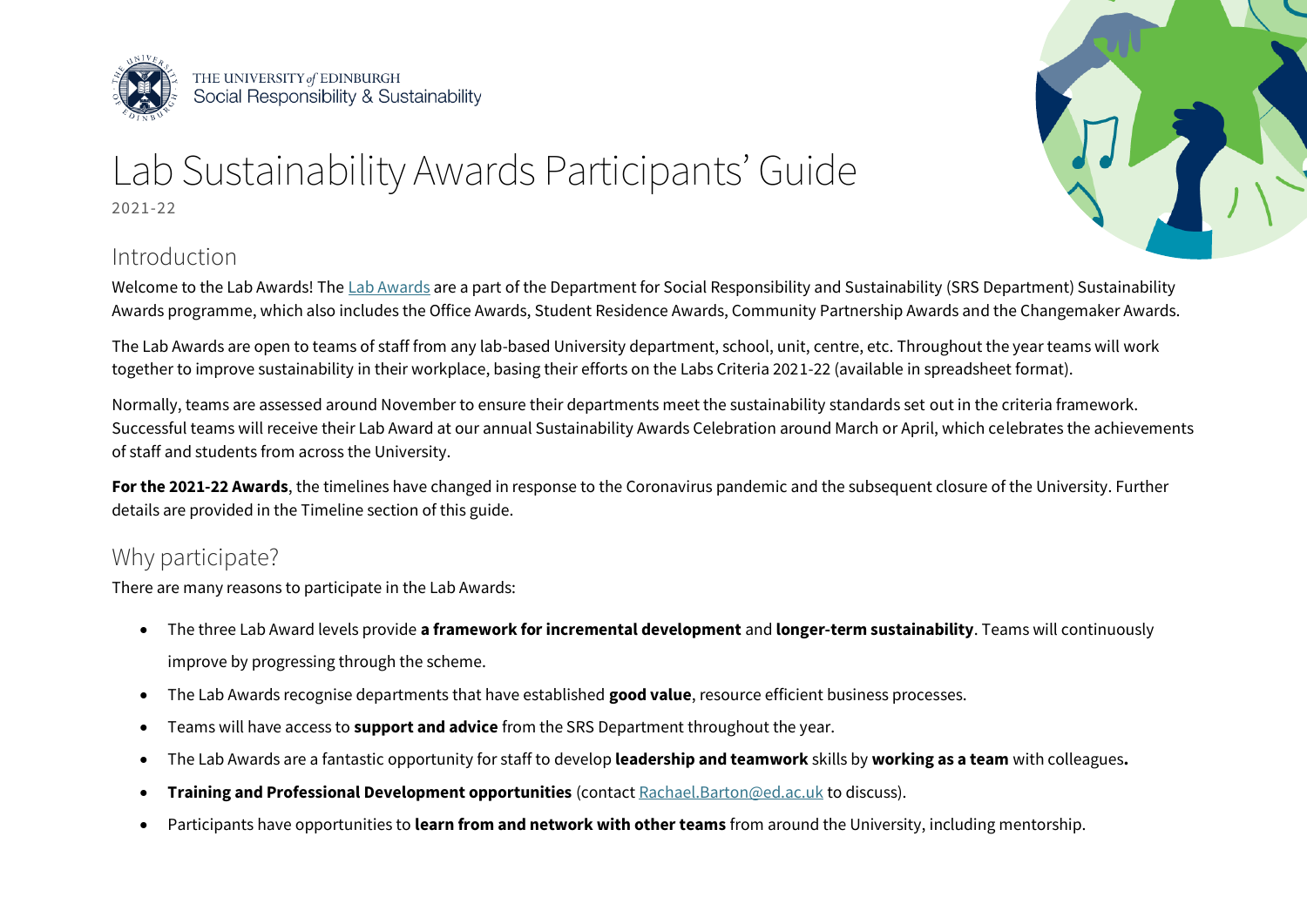- Departments will gain a **national sustainability accreditation**<sup>1</sup>. Teams will receive recognition from senior members of the University at our **Sustainability Awards Celebration.**
- Incentives and additional **support to access funding** to implement your ideas.
- **Special recognition** for teams who participate long term (5 years +).

#### Lab Awards and the Sustainable Development Goals

The 1[7 Sustainable Development Goals](https://sustainabledevelopment.un.org/sdgs) (SDGs), part of the 2030 Agenda for Sustainable Development, were adopted by the United Nations and world leaders in 2015. By 2030, the SDGs aim to end all forms of poverty, fight inequalities and tackle climate change, while ensuring that no one is left behind.

Higher Education Institutions (HEIs) developed the [Sustainable Development Goal Accord](https://www.sdgaccord.org/) (SDGs), which the University of Edinburgh has signed up to. Through its research, learning and teaching, operations and community of staff, students and alumni, the University is committed to delivering these Goals with partners, including the Students' Association, both locally and globally. Contributing to the SDGs is a key part of th[e Social and Civic](https://www.ed.ac.uk/about/strategy-2030/our-focus/social-and-civic-responsibility)  [Responsibility focus](https://www.ed.ac.uk/about/strategy-2030/our-focus/social-and-civic-responsibility) within the University's [Strategy 2030.](https://www.ed.ac.uk/about/strategy-2030)

 $\overline{a}$ The Sustainability Awards encourage action on a range of environmental and social issues, and each Awards criterion links to one of the 17 SDGs. These links are detailed in the Labs Criteria 2021-22 document, and you can learn more about each SD[G here.](https://sustainabledevelopment.un.org/sdgs) By participating in the Sustainability Awards, you and your team will be directly contributing to helping achieve the SDGs.

The EAUC have collated further examples o[f how the SDGs can be embedded w](https://www.sustainabilityexchange.ac.uk/files/gga_case_studies_resources.pdf)ithin Higher and Further Education institutions.



<sup>&</sup>lt;sup>1</sup> The Labs section of the Sustainability Awards follows the NUS Green Impact criteria. Page 2 of 11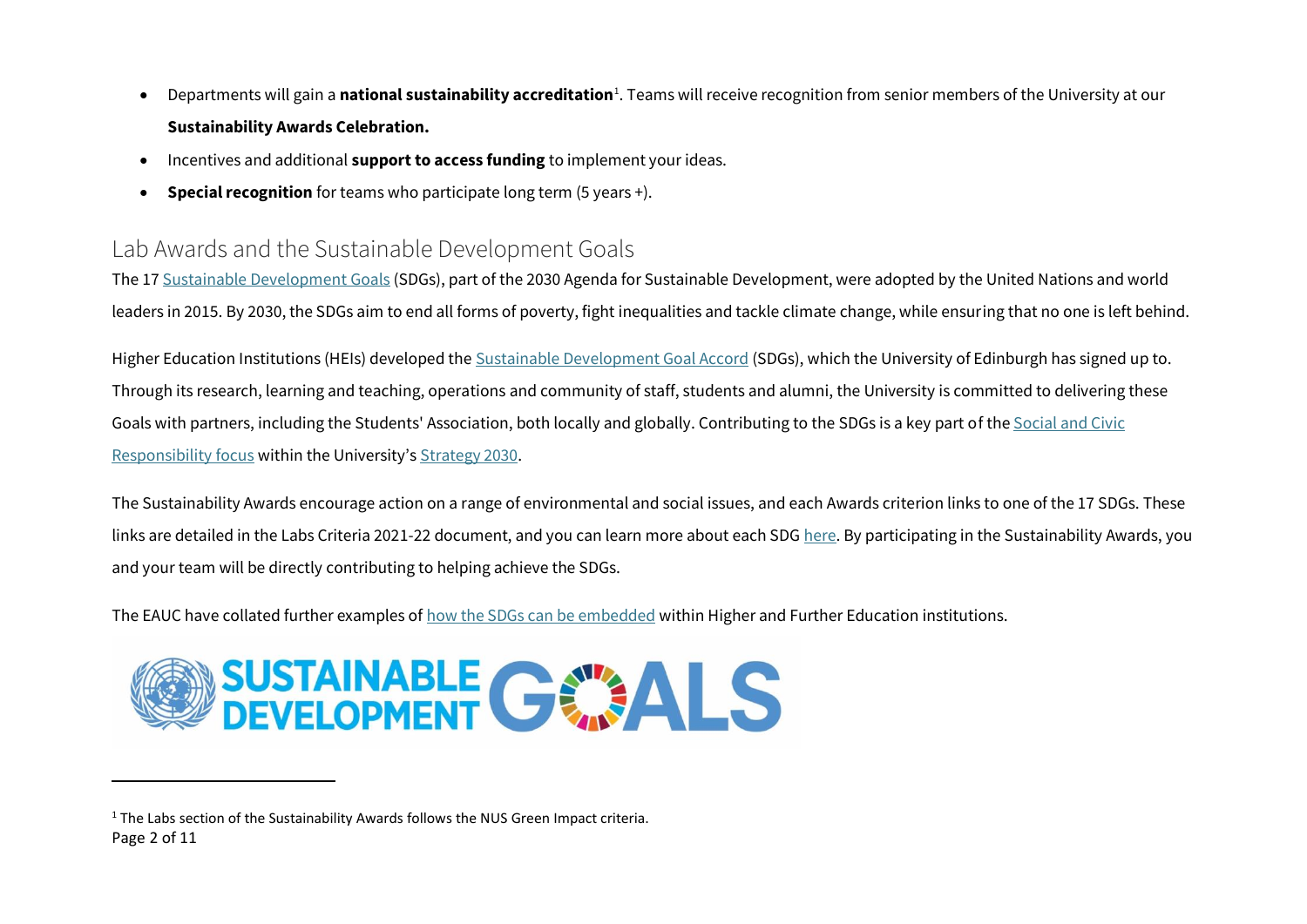#### Sustainability Champions Network

Join a network of staff and students making the University of Edinburgh more sustainable by developing skills to lead positive change in your area of work.

l, sustainability knowledge, gain professional and personal development, help empower others, attend events, and make your voice heard. Replacing the former Energy Coordinator and Waste Coordinator networks, the [Sustainability Champions Network o](https://www.ed.ac.uk/sustainability/staff/volunteer/staff-sustainability-champion)ffers opportunities to increase your

We highly recommend that at least one member of the Awards tea[m join the network.](https://www.ed.ac.uk/sustainability/staff/volunteer/staff-sustainability-champion)

#### Criteria Themes and Levels

To receive a Lab Award teams must meet criteria set out across nine categories:

| <b>Categories</b>                                         | <b>Key Principles</b>                                                                                                                                                                                      | <b>No. of Criteria</b><br>(Bronze, Silver, Gold) |
|-----------------------------------------------------------|------------------------------------------------------------------------------------------------------------------------------------------------------------------------------------------------------------|--------------------------------------------------|
| 1. Fume Cupboards and<br><b>Biosafety Cabinets (BSCs)</b> | 1: Fume cupboards and other containment devices are working safely and efficiently when<br>in use.<br>2: Fume cupboards and other containment devices are in low or zero energy states when<br>not in use. | 10<br>(3,2,5)                                    |
| 2. Cold Storage                                           | 1: Cold storage requirements are minimised through effective sample management and<br>other means.<br>2: Cold storage devices are energy efficient and used appropriately.                                 | 16<br>(2,5,9)                                    |
| 3. Chemicals and gases                                    | 1: Chemicals and materials are stored safely and used efficiently.<br>2: Chemicals and materials hazardous to health or the environment are substituted<br>wherever possible.                              | 9<br>(1,3,5)                                     |
| 4. Scientific Equipment                                   | 1: Equipment is used efficiently, with high utilisation and turning off or down when not in<br>use.                                                                                                        | 11<br>(2,5,4)                                    |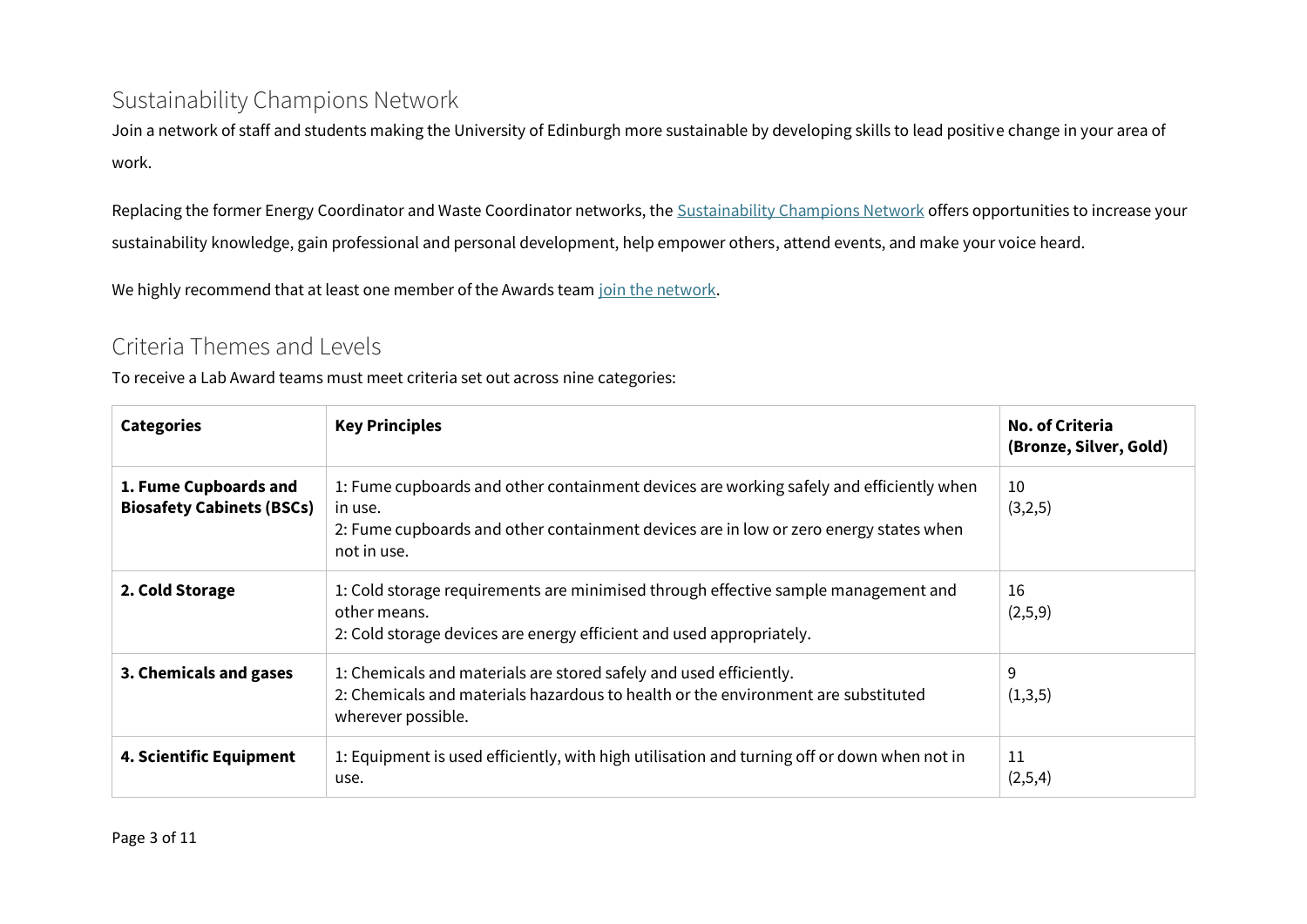|                                                           | 2: Energy, water and waste costs are calculated for, and significantly influence, equipment<br>procurement.                                                                                            |              |
|-----------------------------------------------------------|--------------------------------------------------------------------------------------------------------------------------------------------------------------------------------------------------------|--------------|
| 5. Water                                                  | 1: Water is used efficiently and recirculated wherever possible.<br>2: Purified water is used appropriately and sparingly.                                                                             | 9<br>(2,2,5) |
| 6. Waste and Recycling                                    | 1: There are effective mechanisms to maximise reuse & recycling of materials and<br>equipment.<br>2: Hazardous and special waste is minimised                                                          | 9<br>(3,3,3) |
| 7. Heating, ventilation<br>and air conditioning<br>(HVAC) | 1: Laboratory conditions are comfortable for users.<br>2: The HVAC system is working to specification and well maintained and air flows are<br>appropriate.                                            | 3<br>(1,1,1) |
| 8. Lighting                                               | 1: There is maximum use of natural lighting<br>2: Lighting is appropriate to user requirements and is always turned off or down when not<br>required.                                                  | 6<br>(1,2,3) |
| 9. Awareness and<br><b>Training</b>                       | 1. The importance of energy and environmental issues is conveyed to laboratory users.<br>2. The lab has a responsibility structure for, and is connected to networks on, environmental<br>improvement. | 5<br>(1,2,2) |

Teams can work towards a Lab Award at Bronze, Silver or Gold level.

Additionally, to recognise the valuable experience of existing teams, those who have previously participated have the option of mentoring another team:

• **Bronze**: Bronze level recognises teams that follow good practice and have made efforts to raise awareness of sustainability amongst staff. There are a total of 16 Bronze criteria of which 15 should be met in order to receive a Bronze Lab Award, unless teams can demonstrate that certain criteria are not applicable to them.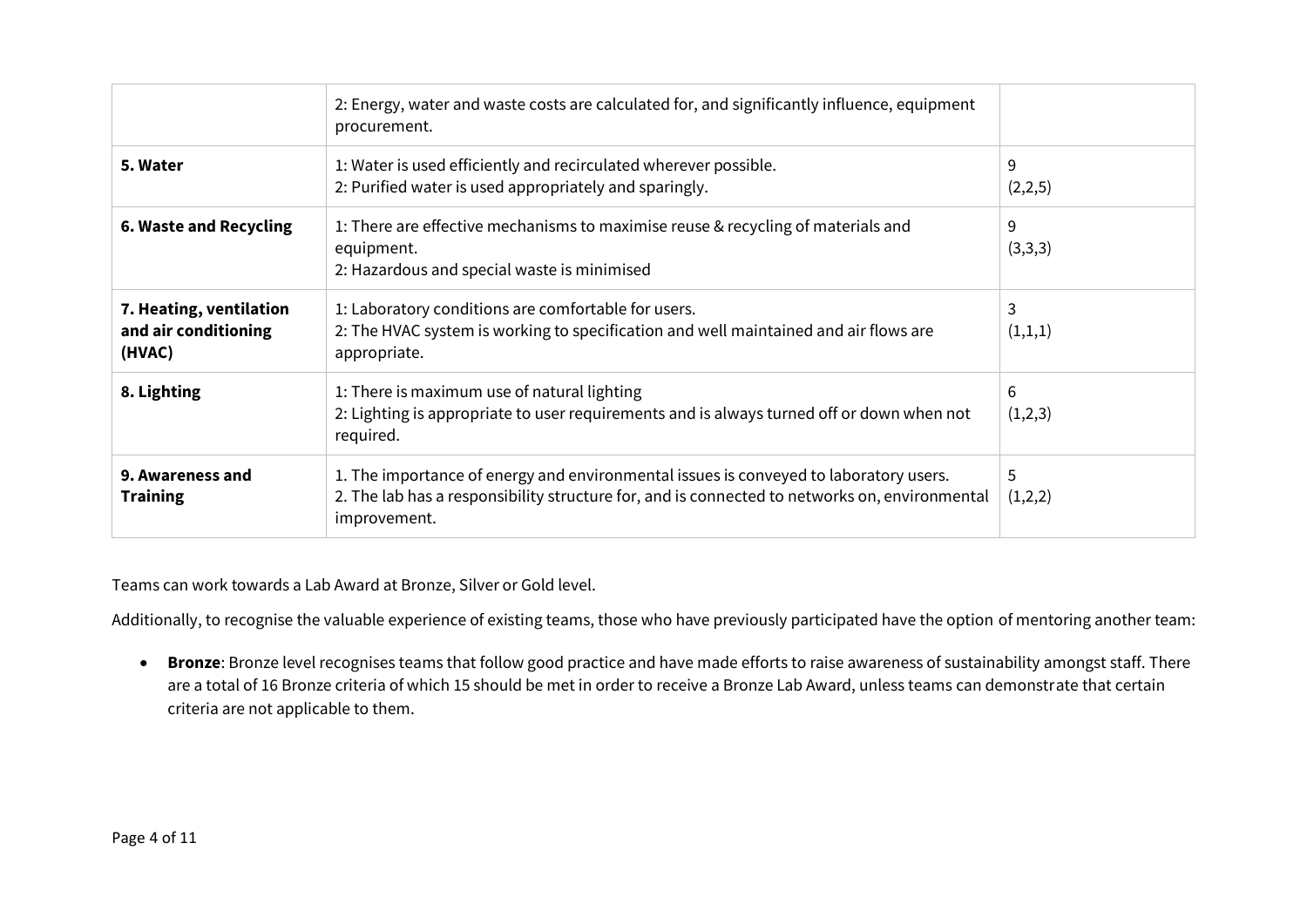- **Silver:** Silver level recognises teams that have gone further to promote a culture of sustainability by establishing resource efficient procedures and environmentally-friendly ways of working, and have made efforts to engage with staff. There are a total of 25 Silver criteria, 23 of which should be met in order to receive a Silver Lab Award, unless teams can demonstrate that certain criteria are not applicable to them. Teams applying for Silver should also demonstrate that they are compliant with Bronze level.
- **Gold:** Gold level recognises exemplary teams that demonstrate and actively develop best practice in lab sustainability. There are a total of 37 Gold criteria, 34 of which should be met in order to receive a Gold Lab Award, unless teams can demonstrate that certain criteria are not applicable to them. Teams applying for Gold should also demonstrate that they are compliant with Silver level.

Note: Some labs may find that a number of criteria are not relevant to them e.g. they have no cold storage equipment, or do not use fume cupboards. In these instances, teams would not be expected to complete any non-applicable criteria. The team would still be able to drop the same number of criteria as other teams applying for an award at the same level (i.e. one in Bronze, two in Silver and three in Gold).

 $\ddot{\phantom{a}}$ If you think a level has a large number of not applicable criteria, a lab walk around/discussion will be offered to confirm the Award level's suitability. Please get in touch to discuss further [\(Rachael.barton@ed.ac.uk\)](mailto:Rachael.barton@ed.ac.uk).

#### Mentoring

This new opportunity will allow teams who have completed an award to offer support to another team who are completing their chosen level for the first time. Teams are able to mentor others of the same or lower level to them e.g. Bronze teams may mentor new Bronze teams, Silver teams may mentor Silver or Bronze, and Gold may mentor at any level.

To be eligible to mentor, your team must have achieved an award within the last two years. Mentorship will not replace participating in a Bronze/Silver/Gold level but would be undertaken as an additional achievement.

As the nature of mentorship is highly variable and unique to each partnership, there are no specific criteria to complete other than the following. We will expect teams to commit to:

- Communicating at least monthly with each other
- Undertake visits to each other's workplaces
- Provide a case study on their experience (written or video)

Mentoring teams should also arrange to hold an informal Sustainability Open Day for their mentees or the wider University community, to highlight their successes and challenges.

Page 5 of 11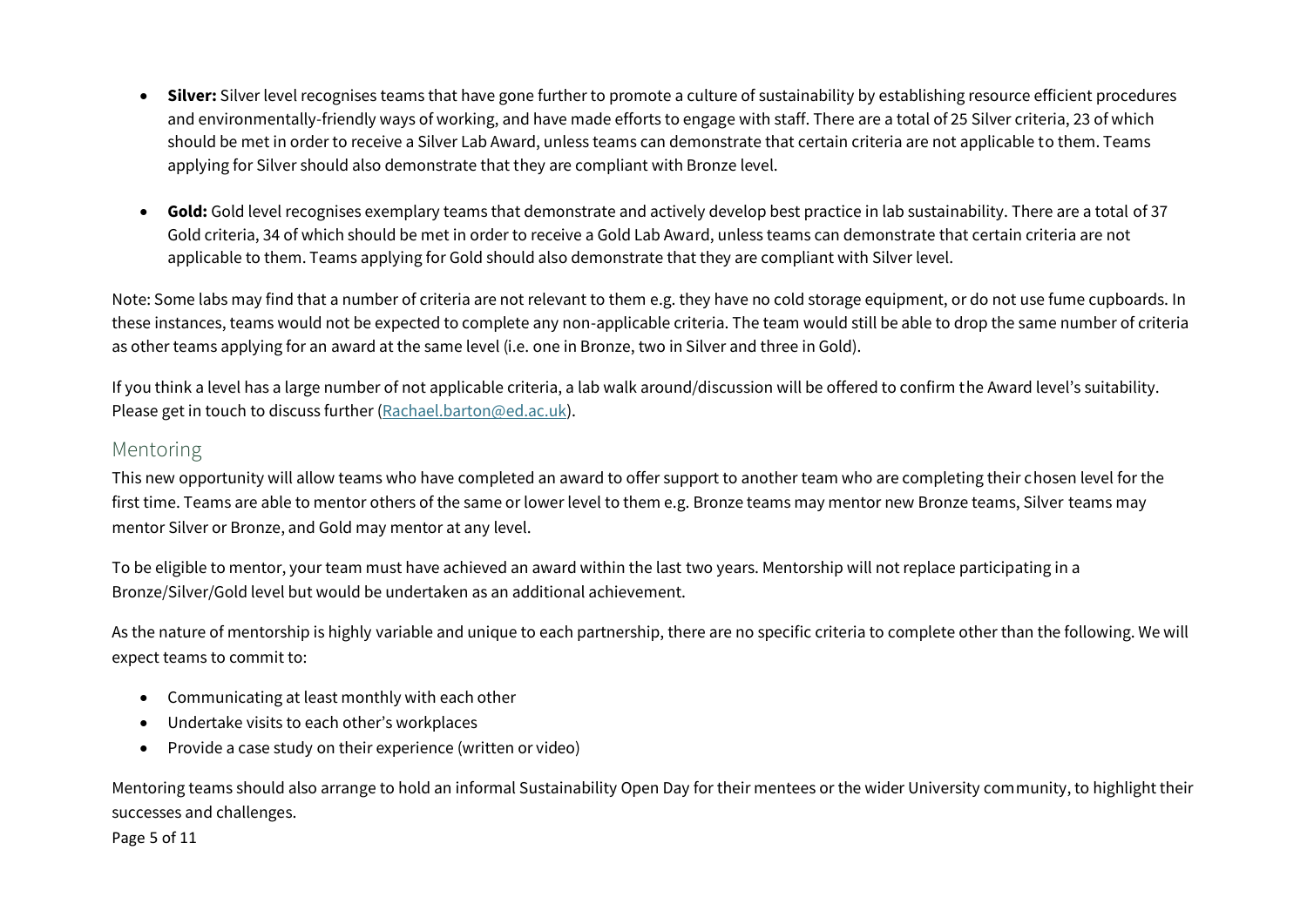Visits may be in person or virtual, as most appropriate.

#### **Please contact Rachael Barton [\(rachael.barton@ed.ac.uk](mailto:rachael.barton@ed.ac.uk) or 0131 650 4064) for further details.**

#### Assessment

Teams are assessed to ensure they have met the sustainability criteria. This involves reviewing evidence submitted online and an audit of the lab.

- **Submitting evidence online:** Teams are asked to submit details of some departmental procedures and activities to our online platform in advance of their audit. Assessors will review the evidence and request more information if necessary. Submitting evidence to the online platform is not mandatory for any criteria but is strongly encouraged as it speeds up the audit and serves as a useful record. However, it is recognised that for certain criteria it is easier to demonstrate compliance during an audit. Evidence can be transferred over from year to year on the online platform, which can be a useful way to save time where there has been little or no change.
- **one or two audits per year.** Where teams are being audited for a higher level (silver/gold) the audit will include some elements of the lower • **Face-to-face audit:** Some activities are easier to explain in person or are difficult/time consuming to evidence online, particularly at Silver and Gold level. We therefore undertake face-to-face audits of all teams. This is an opportunity to discuss teams' accomplishments, challenges and future aspirations in more detail. A typical audit lasts around two hours. The audit will be conducted by a representative of the SRS Department and a peer auditor from another participating team. **All participating teams are encouraged to provide a volunteer auditor to undertake**  level(s) but will focus mainly on the higher level criteria.

Teams will receive the results of their assessment within two weeks. This will include confirmation of the Lab Award level received and a report with more detailed feedback.

**NOTE: For the 2021-22 Lab Awards,** if auditing the lab in person is not possible, a virtual audit will be arranged. In such circumstances, providing evidence on the online platform will be particularly helpful.

Furthermore, any team which was due to participate in the 2021-22 Awards in order to maintain their accreditation, and finds themselves no longer in a position to do so, will have their accreditation extended.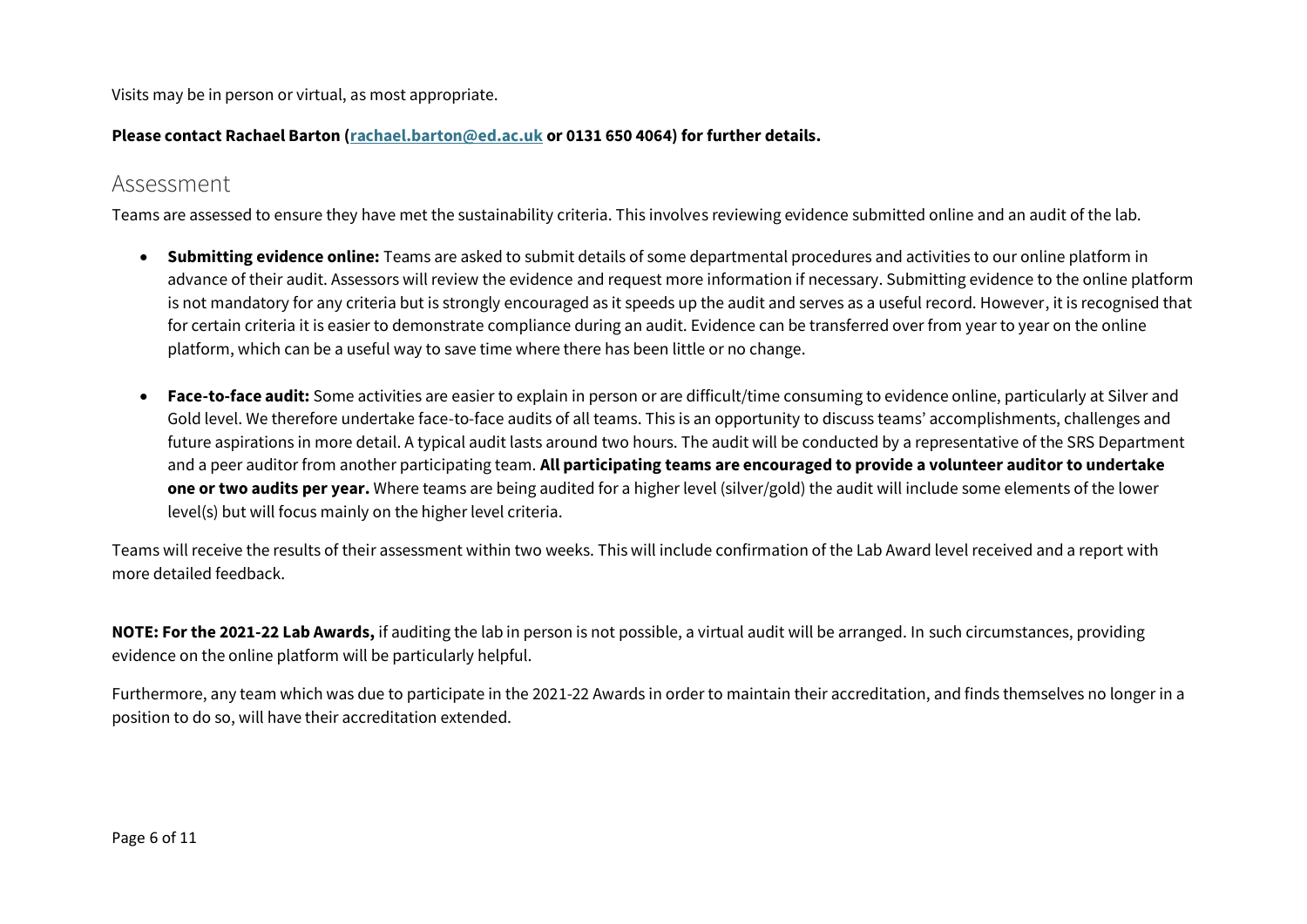#### Entering for the first time

 New teams should work towards Bronze level during their first year, although ambitious teams are welcome to try to achieve Silver level should they wish.

#### Progressing to the next level

 $\overline{a}$ After receiving Bronze, teams are able to work towards Silver level for their next application, and then Gold. Teams may wish to take a break year before moving up a level, or may choose to work towards it the following year.

#### Staying at the same level

Once a team has achieved a level of accreditation, the accreditation remains valid for two years. Teams can choose to remain at the same level continuously, or apply for a higher level at any point.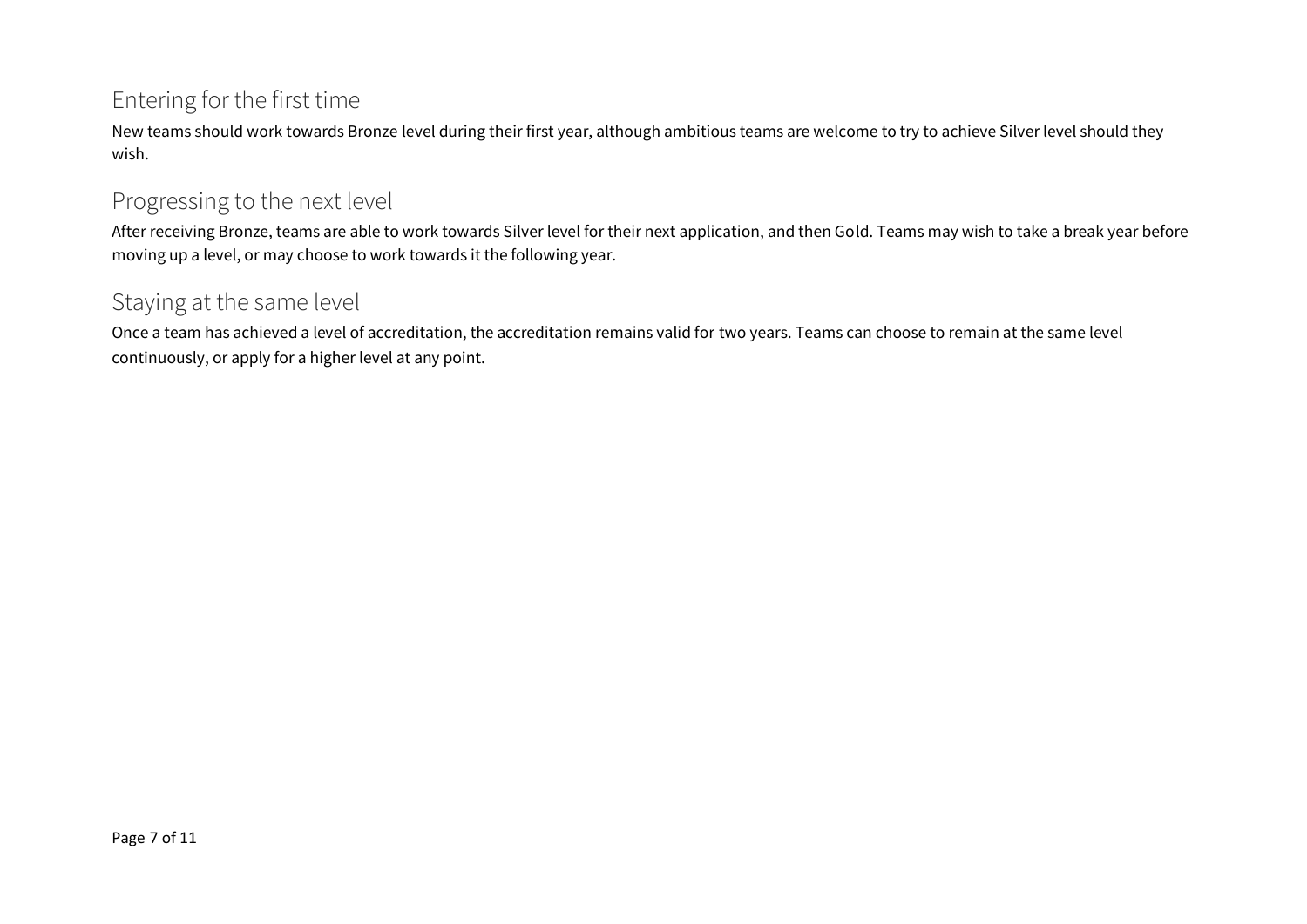

Prior requirements Criteria to complete Reassessment NONE BRONZE EVERY 2 YEARS



(<del>)</del> Optional:<br>Once Bro<br>teams ca Once Bronze is completed, teams can mentor new Bronze teams



# **SILVER**

Prior requirements Criteria to complete Reassessment NONE

SILVER EVERY 2 YEARS



(+) Optional:<br>Once Silv<br>teams ca Once Silver is completed, teams can mentor new Bronze and Silver teams





Prior requirements Criteria to complete Reassessment SILVER GOLD EVERY 2 YEARS



(<del>)</del> Optional:<br>Once Goleans ca Once Gold is completed, teams can mentor any team up to Gold level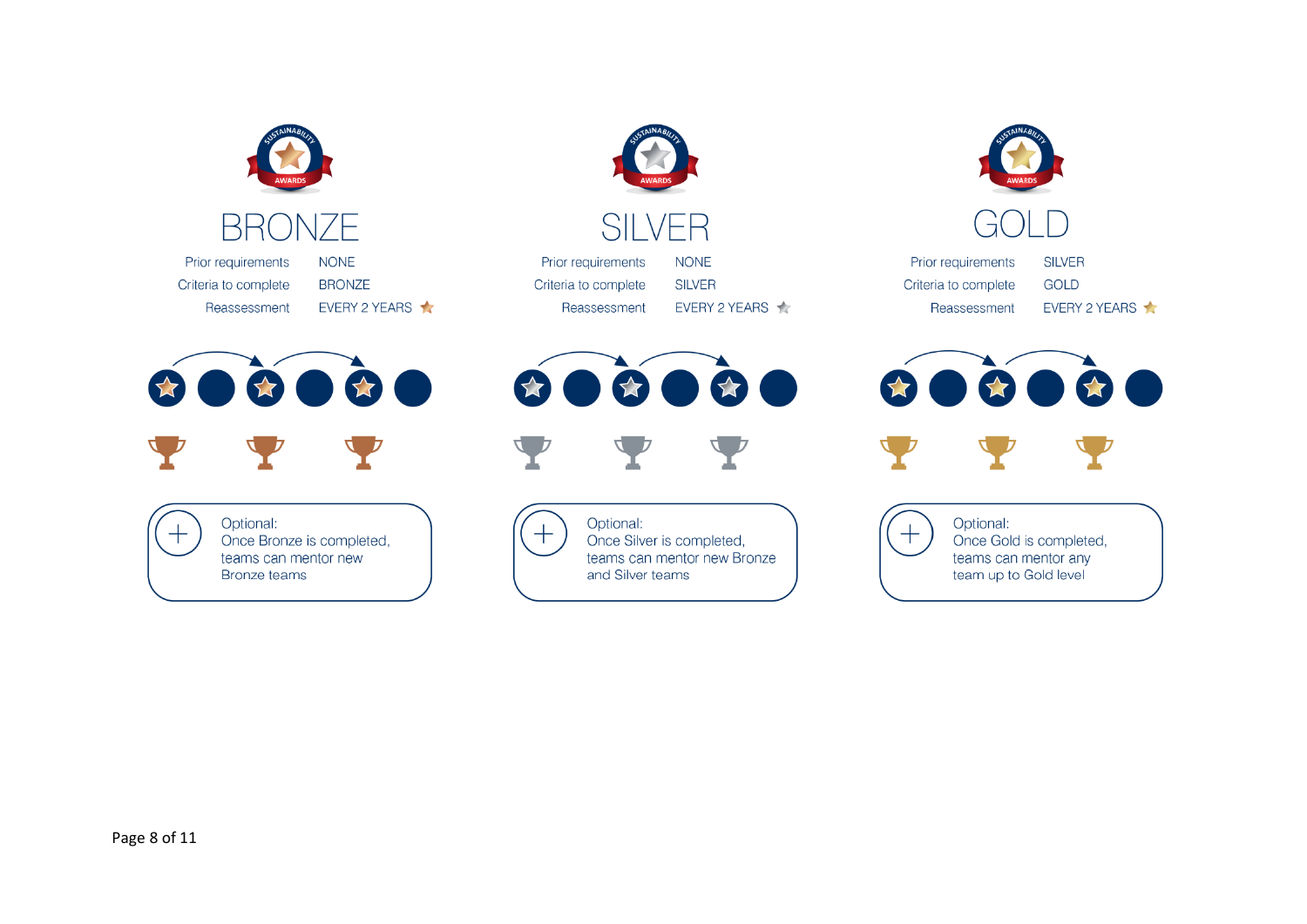#### Commitment

Each Lab Awards level differs in the amount of commitment typically required from teams:

- the gaps. Participation can be coordinated by 1 staff member from the department but we would encourage colleagues to work together as a • **Bronze:** Bronze level recognises departments that follow good practice and have made efforts to raise awareness of sustainability amongst staff and are following basic good practices for lab management and health & safety. New Bronze teams often find that their department already meets many of the Bronze criteria, so working towards a Bronze Lab Award is a matter of gathering evidence for existing activities and filling in team!
- i. • **Silver:** Silver level recognises departments that have established sustainable procedures and ways of working, and have made efforts to engage with staff. New Silver teams will likely find that their department meets some, but not all, of the Silver criteria. It's easiest to complete Silver if colleagues work together as a team.
- **Gold:** Successful Gold teams have significant engagement from the wider department. Gold participants are required to meet a number of challenging criteria which will require the support of the whole team.
- • Mentoring: Teams who would like to mentor another team will be involved in offering support and advice to their mentees. To successfully share experiences and knowledge, it is recommended that mentorship is offered as a team effort rather than from one individual. The time commitment will vary depending on the level of award being sought, but we would expect at least monthly contact between teams including visits.

Although the Lab Awards are aimed at staff, teams are strongly encouraged to involve students where possible, to ensure their feedback and ideas are taken into consideration.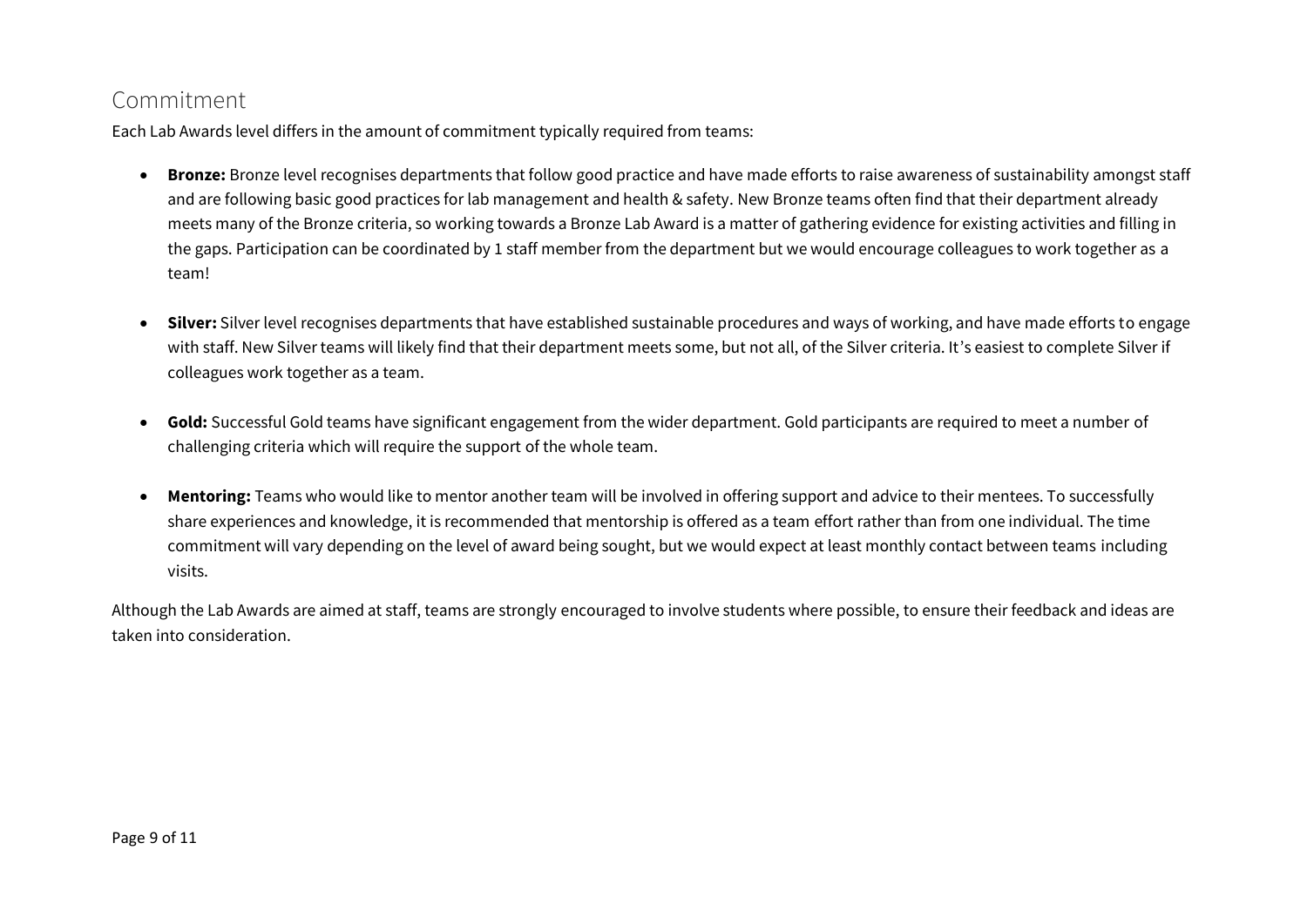### Support for teams

Teams will have access to support and advice from the SRS Department throughout the year, including:

- An initial meeting to discuss the Awards in detail.
- Invitations to any joint networking events with other Sustainability Awards teams. A chance to meet other Lab and Office Awards teams, share best practice and hear inspiring case studies.
- Optional baseline audits to provide an indication of progress against targets.
- Professional development opportunities, including opportunities to take part in peer auditing.
- Training opportunities (contact [Rachael.barton@ed.ac.uk](mailto:Rachael.barton@ed.ac.uk) to discuss).
- Our online platform enabling teams to track their accomplishments and store evidence.
- [A Yammer group](https://www.yammer.com/ed.ac.uk/#/threads/inGroup?type=in_group&feedId=17777701&view=all) to help teams communicate with each other to share ideas and experience.
- l • [Resources and templates t](https://uoe-my.sharepoint.com/:f:/g/personal/rbarton_ed_ac_uk/EsGbfEW4RodIqt7z4ivzjP8BpvBHz6YZ7S49YhHKorLfwA?e=Hzi6a9)o help teams complete criteria.
- Support to submit applications to th[e Sustainable Campus Fund](https://www.ed.ac.uk/sustainability/staff/funding-and-support/sustainable-campus-fund) to access funding for equipment and infrastructure changes.
- Teams can access up to £500 of funding through ou[r SRS Project Grants.](https://www.ed.ac.uk/sustainability/staff/funding-and-support/staff-project-grant)
- An audit report highlighting achievements and areas for improvement.

#### Timeline

i University have been reopening at different times, the Awards will have flexible joining times and rolling submissions where teams can submit whenever In 2021-22 the timeline will be altered to account for the Coronavirus pandemic and closure of the University. As different parts and buildings of the they feel ready.